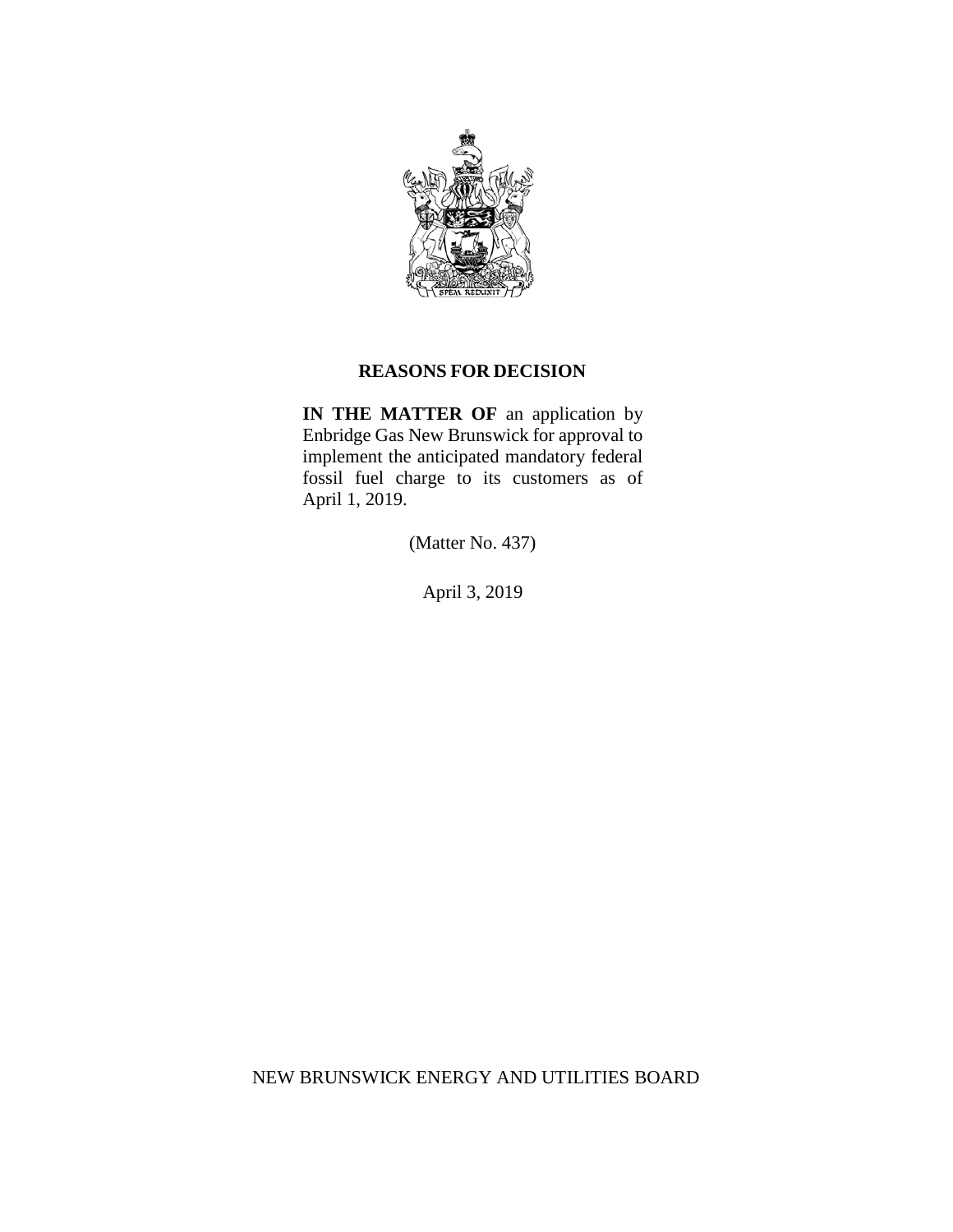#### NEW BRUNSWICK ENERGY AND UTILITIES BOARD

**IN THE MATTER OF** an application by Enbridge Gas New Brunswick for approval to implement the anticipated mandatory federal fossil fuel charge to its customers as of April 1, 2019.

(Matter No. 437)

### **NEW BRUNSWICK ENERGY AND UTILITIES BOARD:**

| Chairperson:        | Raymond Gorman, Q.C.    |
|---------------------|-------------------------|
| Vice-Chairperson:   | François Beaulieu       |
| Member:             | <b>Michael Costello</b> |
|                     |                         |
| Counsel:            | Ellen Desmond, Q.C.     |
| <b>Chief Clerk:</b> | Kathleen Mitchell       |

## **APPLICANT:**

Enbridge Gas New Brunswick: Len Hoyt, Q.C.

**PUBLIC INTERVENER:** Heather Black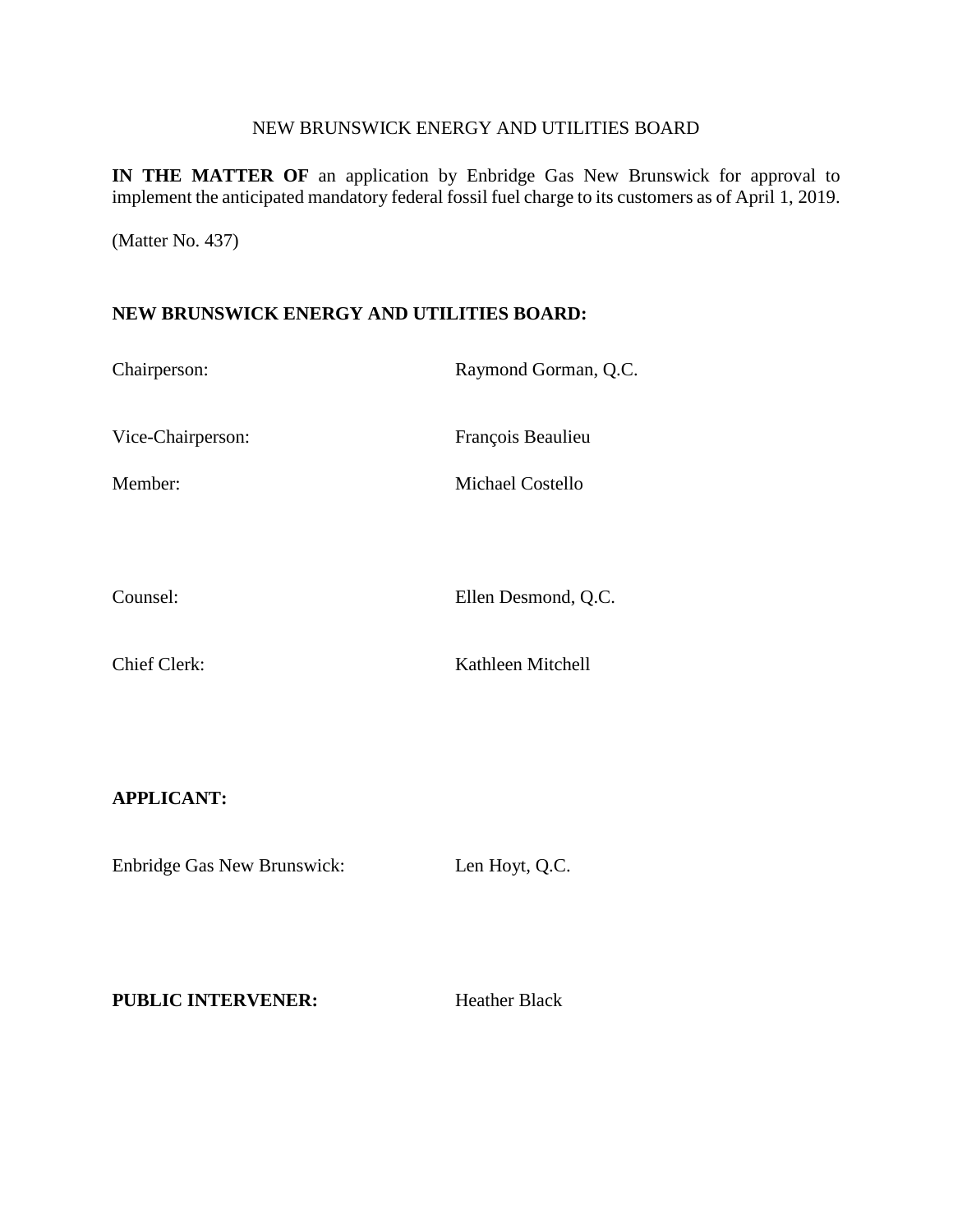# **A. Introduction**

- [1] Enbridge Gas New Brunswick (EGNB) is a public utility, regulated by the New Brunswick Energy and Utilities Board (Board or NBEUB). EGNB is a distributor of natural gas in New Brunswick and this distribution is governed by the *Gas Distribution Act, 1999* (GDA).
- [2] By correspondence dated February 25, 2019, EGNB advised the Board of its legal obligation pursuant to the *Greenhouse Gas Pollution Pricing Act, S.C. 2018 c. 12* (GGPPA) and the draft regulations thereunder.
- [3] EGNB notes that as a fuel distributor, it is required to register with the Canada Revenue Agency (CRA) prior to the implementation of the carbon charge on April 1, 2019. It must report and remit the net carbon charge monthly thereafter.
- [4] EGNB states, in part, as follows:

## **EGNB's Statutory Obligations Pursuant to the GGPPA**

EGNB is a fuel distributor as defined in the GGPPA and distributes natural gas within New Brunswick, a federal backstop jurisdiction. EGNB is therefore obliged to:

- (a) register as a fuel distributor with CRA;
- (b) calculate and report to CRA the volume of natural gas delivered on a monthly basis; and
- (c) remit the carbon charge applicable to the volume of natural gas delivered on a monthly basis.
- [5] The carbon charge on marketable natural gas in New Brunswick, as a federal backstop jurisdiction, for the period of April 1, 2019 to March 31, 2020 is legislated at \$0.0391 per cubic meter. This amount escalates over the following years to \$0.0979 per cubic meter as of April 1, 2022.
- [6] EGNB requests Board approval to implement the anticipated mandatory federal fossil fuel charge to all of its non-exempt customers, commencing April 1, 2019. Thereafter, EGNB proposes to charge the corresponding escalated annual legislated unit rate for natural gas, all in strict accordance with and as set forth in Schedule 2 of the GGPPA.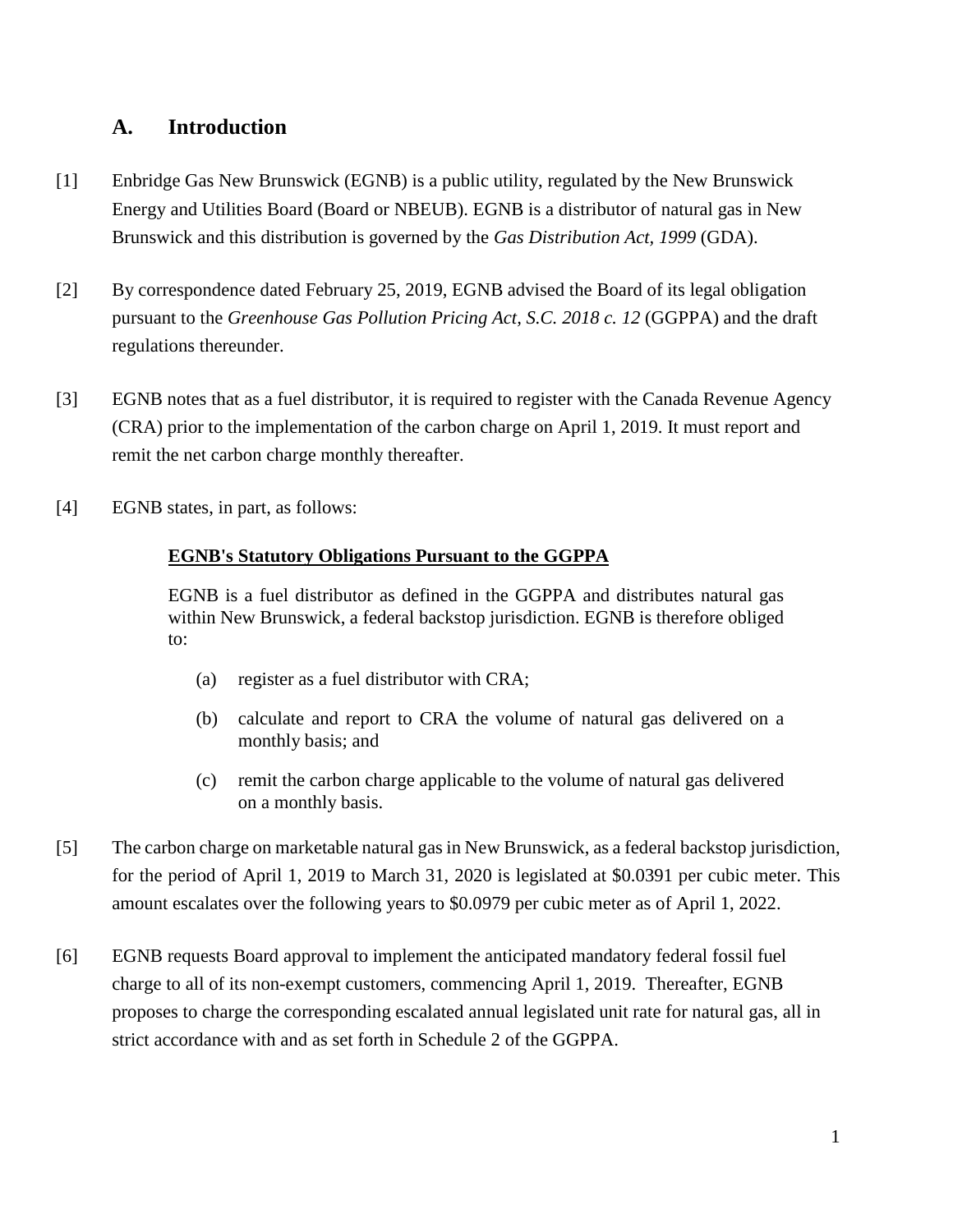- [7] The customer-related carbon charge is to be displayed as a separate line item on the customer's bill.
- [8] EGNB states that not all of its customers will be impacted by the implementation of the carbon charge. Industrial customers who are participants in the Output-Based Pricing System will be exempted, as may certain other EGNB customers eligible for an exemption certificate.

## **B. Analysis**

- [9] Having reviewed the GGPPA, EGNB's submission and supporting documentation, the Board notes that:
	- The Government of Canada has listed New Brunswick as a jurisdiction where the GGPPA federal backstop will apply.
	- Pursuant to the GGPPA, and as a fuel distributor in New Brunswick, EGNB is legally required to collect and remit monthly the Federal Carbon Charge (and associated HST) applicable to the volume of natural gas delivered.
	- The GGPPA federal backstop consists of two components for implementation. The component that applies in this case is the Fossil Fuel Charge, equivalent to \$20 per tonne of  $CO<sub>2</sub>$ , emitted in 2019, increasing annually by \$10 to a maximum of \$50 per tonne of  $CO<sub>2</sub>$  emitted in 2022.
	- The GGPPA federal backstop exempts certain persons from the application of the carbon charge. EGNB's implementation plan will exempt certain customers of the Federal Carbon Charge upon receipt of an exemption certificate from the CRA.
	- Pursuant to the GGPPA, the Federal Carbon Charge assessed to EGNB's non-exempt customers will be \$0.0391/cubic meter of natural gas for the period of April 1, 2019 to March 31, 2020. HST will apply to the Federal Carbon Charge.
	- EGNB's customer communication plan regarding the implementation of the Federal Carbon Charge includes customer education materials on its website (currently available) as well as a direct mailer to customers before the April 1, 2019 implementation date.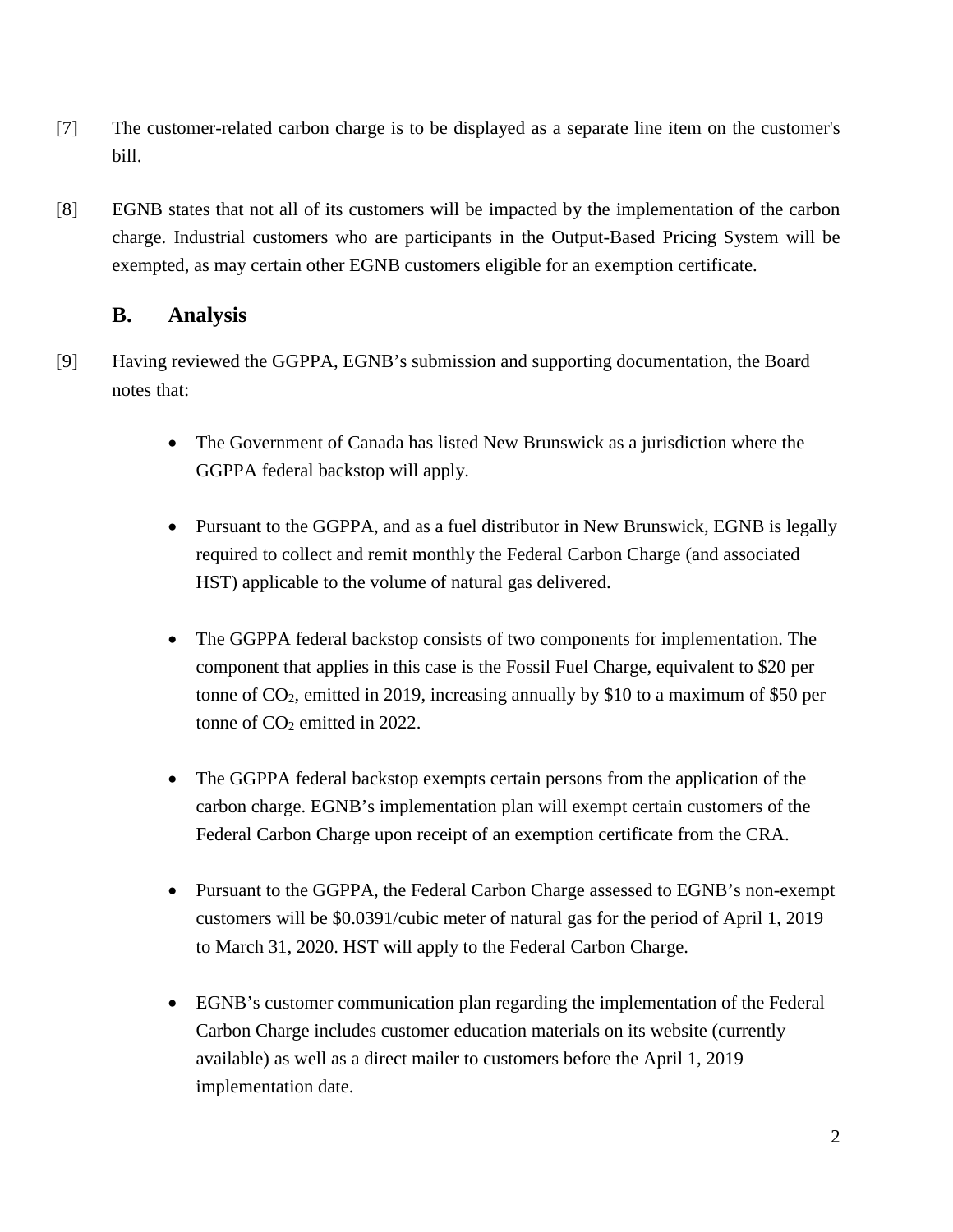- [10] It is important to note that this charge does not constitute a change to EGNB's rates or tariff because it is a mandatory charge, imposed by law by the Government of Canada for a public purpose. It is therefore appropriate to pass this charge on to consumers through their customer bills.
- [11] Although public notice of EGNB's correspondence was not required because the charge did not affect the rates or tariff, the Board determined it would be in the public interest to publish a notice on both the EGNB and NBEUB websites and to provide a comment period. The Board also directed EGNB to file its communication plan in relation to the fossil fuel charge, which was filed on March 12, 2019.
- [12] The Board did receive comments from the Public Intervener on March 20, 2019. In her correspondence she specifically notes that EGNB should provide additional information with respect to:
	- a) EGNB's proposed calculation of the carbon charge; and
	- b) The proposed process for dealing with exempt customers.
- [13] EGNB did provide this additional information in correspondence dated March 22 and March 26 and the Board is satisfied that the issues raised by the Public Intervener have been addressed.

# **C. Conclusion**

[14] Having considered all of the above, the Board approves the addition of the Federal Carbon Charge to EGNB's customers' bills, commencing April 1, 2019.